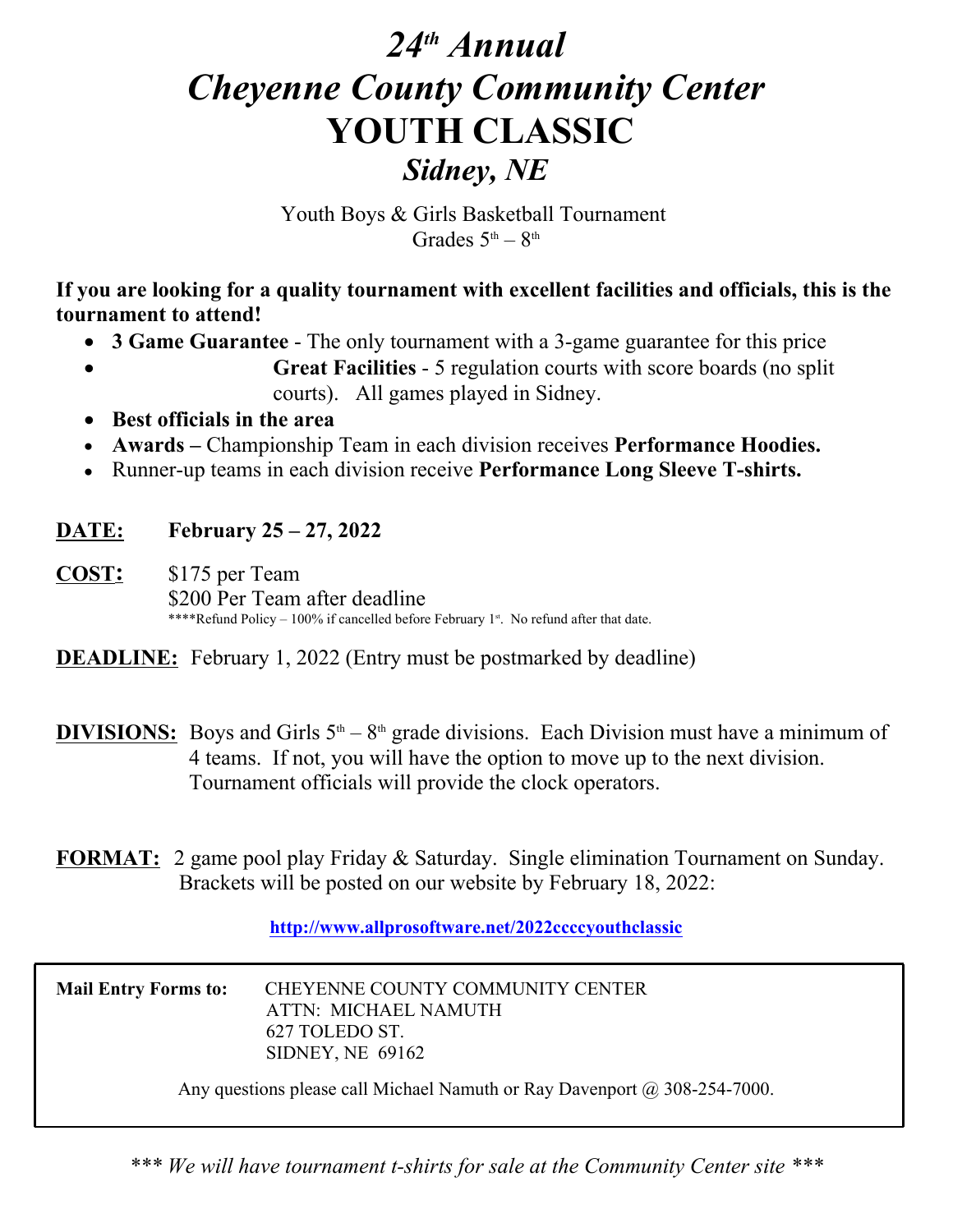## *Cheyenne County Community Center*  **YOUTH CLASSIC ENTRY FORM**

**The following info must be complete to be considered a paid entry. Please print or type**

| <b>TEAM NAME</b>                                                                                                                   |                |            |                |   |                                                              |                             |            |            |
|------------------------------------------------------------------------------------------------------------------------------------|----------------|------------|----------------|---|--------------------------------------------------------------|-----------------------------|------------|------------|
| <b>GRADE</b> (circle one)                                                                                                          |                | $5\quad 6$ | $\overline{7}$ | 8 | <b>BOYS</b>                                                  |                             |            |            |
|                                                                                                                                    | $\overline{5}$ | 6          | $\overline{7}$ | 8 | <b>GIRLS</b>                                                 |                             |            |            |
| <b>COACH'S NAMES</b>                                                                                                               |                |            |                |   | (These are the 2 coaches on the bench during the game)       |                             |            |            |
|                                                                                                                                    |                |            |                |   | (Asst)                                                       |                             |            |            |
|                                                                                                                                    |                |            |                |   |                                                              |                             |            |            |
| $City$ $St.$ $Zip$                                                                                                                 |                |            |                |   | $City$ St.                                                   |                             |            | <b>Zip</b> |
|                                                                                                                                    |                |            |                |   | Phone $(h)$                                                  |                             |            |            |
| (w)                                                                                                                                |                |            |                |   |                                                              | (w)                         |            |            |
| $\left( \mathbf{c} \right)$                                                                                                        |                |            |                |   |                                                              | $\left( \mathbf{c} \right)$ |            |            |
|                                                                                                                                    |                |            |                |   |                                                              |                             |            |            |
|                                                                                                                                    |                |            |                |   |                                                              |                             |            |            |
|                                                                                                                                    |                |            |                |   |                                                              |                             |            |            |
| PLAYERS INFORMATION (10 PLAYERS ONLY)                                                                                              |                |            |                |   | Please print legibly as a tournament program will be printed |                             |            |            |
| <b>NAME</b>                                                                                                                        |                |            |                |   | <b>JERSEY#</b>                                               | <b>GRADE</b>                | <b>AGE</b> |            |
| 1)<br><u> 1988 - Andrea Station Barbara, actor a component de la componentat de la componentat de la componentat de la</u>         |                |            |                |   |                                                              |                             |            |            |
| 2)<br><u> 1989 - Johann Stein, marwolaethau a bhann an chomhair an chomhair an chomhair an chomhair an chomhair an cho</u>         |                |            |                |   |                                                              |                             |            |            |
| 3)<br>4)                                                                                                                           |                |            |                |   |                                                              |                             |            |            |
| <u> 1989 - Jan Samuel Barbara, margaret eta idazlea (h. 1989).</u><br>5)<br><u> 1989 - Johann Amerikaanse kommunister († 1958)</u> |                |            |                |   |                                                              |                             |            |            |
| 6)                                                                                                                                 |                |            |                |   |                                                              |                             |            |            |
| 7)                                                                                                                                 |                |            |                |   |                                                              |                             |            |            |
| 8)<br><u> 1989 - Johann Stein, marwolaethau a bhann an t-Amhain an t-Amhain an t-Amhain an t-Amhain an t-Amhain an t-A</u>         |                |            |                |   |                                                              |                             |            |            |

| <b>ENTRY FEE</b><br>PAYMENT CALCULATION |  |
|-----------------------------------------|--|
| Team Entry Fee                          |  |
| Late Fee                                |  |
| Total Fee Due                           |  |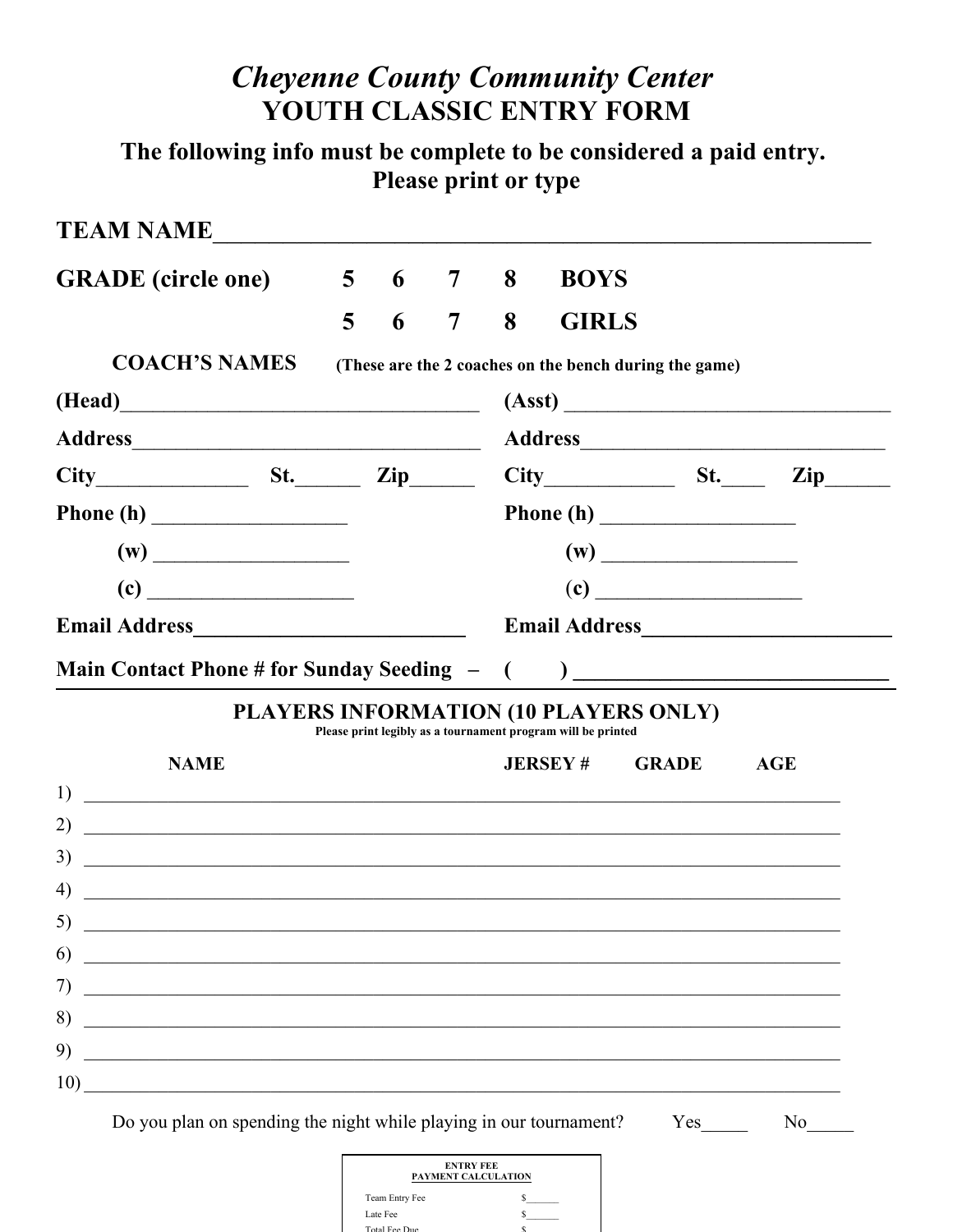## **TOURNAMENT RULES**

- **1.** Unless otherwise stated, National Federation High School rules apply.
- **2.** Games will consist of 4 six-minute quarters with the clock stopping on all whistles.
- **3.** Each team will be allowed 3 full time outs per game. There will be a maximum of 2 coaches on the bench.
- **4.** Coaches must follow the NFHS Coaching Box Rule. First Coach listed on Entry Form is the Head Coach. Only the Head Coach may stand during game play. Maximum of 2 coaches on bench or bench area. Head Coach loses box privileges if he/she receives a technical foul (direct or indirect) and must remain seated during game play. Head Coach must always remain in coaching box.
- **5.** Overtime will be 2 minutes, with only 1 time out. If there is a need for a second overtime, it will be sudden death. First team to score wins unless this is the championship game. No time outs in sudden death.
- **6.** Full court pressure is allowed only in the  $6<sup>th</sup>$ ,  $7<sup>th</sup>$  &  $8<sup>th</sup>$  grade divisions. In  $7<sup>th</sup>$  and  $8<sup>th</sup>$  divisions full court pressure is allowed until a team has a 20-point lead. Once a team's lead is 20-points, the full court pressure must be taken off. In 6<sup>th</sup> grade division full court pressure is allowed until a team has a 15-point lead. No **press of any kind in the 5th grade divisions for Saturday Pool Play games. On Sunday, 5th grade teams will be allowed to pressure the ball in the last 2 minutes of the game and overtime if the lead is 10 points or less.**
- **7. ALL TOURNAMENT GAMES**  To speed up play, once a team has a 20/15-point lead in the **second half** the clock will operate on a running clock basis. The clock will only stop on free throws and time outs. On free throws the clock will restart once the ball is bounced to the free thrower on the second or third free throw of a 2 or three shot foul. Once the lead is reduced below 20/15 points the clock will be stopped on all whistles.
- **8.** 28.5-size ball will be used for all games.
- **9.** Players must compete in their own grade classification, with the exception that a player may play up a division. Players can only play on one team during the tournament. No players may be added to a team roster after the tournament has started.
- **10.** All teams must have same-colored jerseys and numbers on at least one side of the jersey. Roster with jersey numbers must be turned in to be considered a paid entry.
- **11.** Halftime will be 3 minutes.
- **12.** Each team must supply their own basketballs for warmups.
- **13.** No other teams or players are allowed on the floor in between games or halftime to shoot.
- **14.** Please be at your game site 15 minutes before you play. **GAME TIME IS FORFEIT TIME.**
- **15.** Championship pullovers and runner-up shirts will be provided for 10 team members only. (Coach's will be able to purchase others if necessary.)
- **16.** The first team listed in the pool play round and the top team in the brackets for the tournament on Sunday will be the home teams. The home team bench will be the bench to the left of the scorer's table as you are looking at the scorer's table. **We will provide the score clock operator and the home team will provide the official scorer.**
- **17.** Pool Play records from Friday night & Saturday will seed the single elimination tournament on Sunday. Ties will be broken by head-to-head competition, then points allowed, then least amount of total team fouls from your 2 games on Friday night and Saturday and if still tied then names will be placed in hat to be drawn out.

There will be an admission charge for all non-players and non-coaches. Friday admission will be \$2.00 per person. Saturday and Sunday admissions will be adults \$5.00 and \$4.00 for school age children. This will be good for all sites all day. No passes of any kind will be accepted. Gate admission slips will be provided for players & coaches.

#### **THIS IS A ZERO TOLERANCE TOURNAMENT. COACHES MAKE SURE YOU INFORM YOUR FANS.**

**Unsportsmanlike behavior from any coach, player, or fan will not be tolerated. Site managers will be patrolling their areas. Person or persons will be given one warning about behavior. After warning, they will be excused from the building for the remainder of the tournament.**